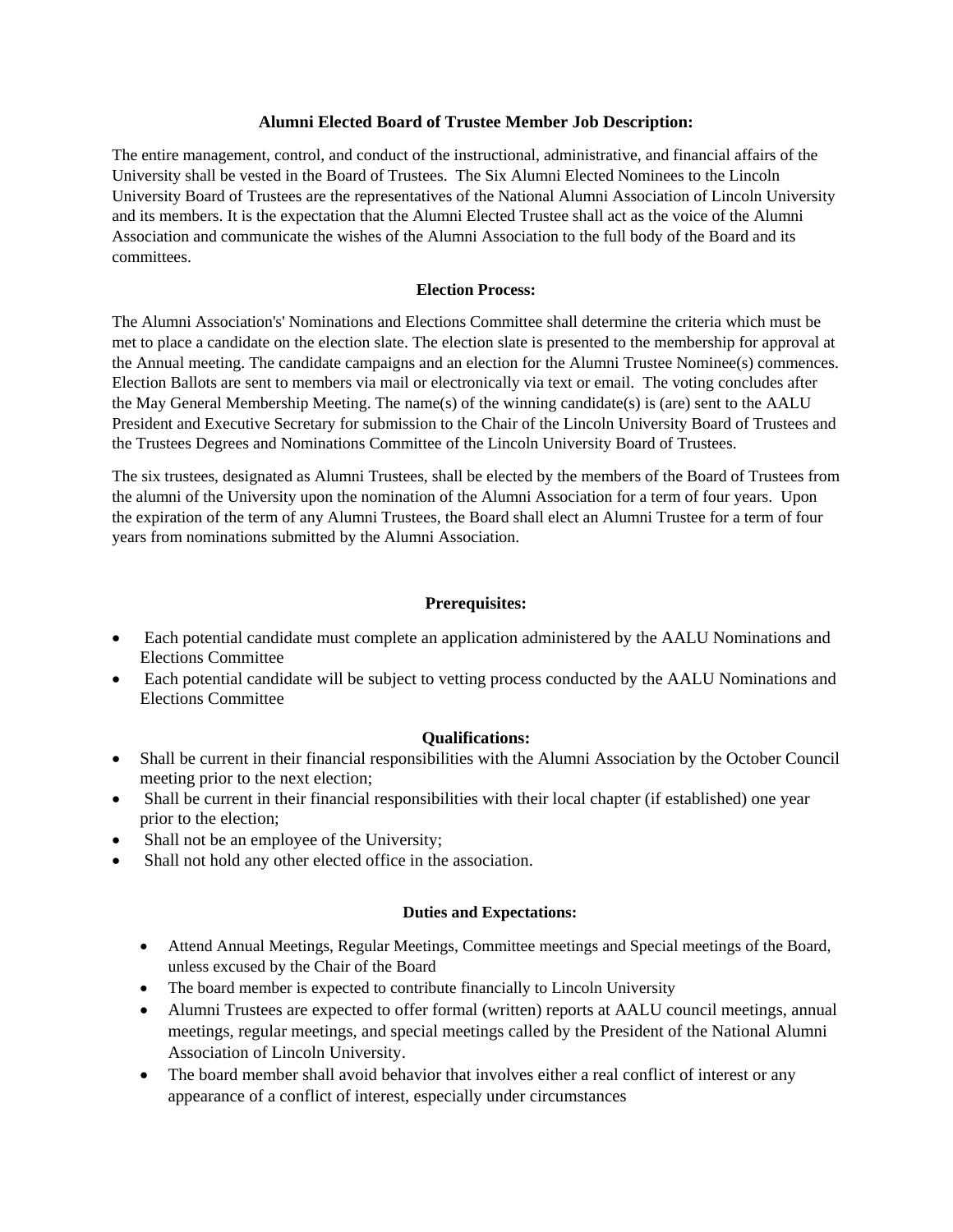- Each member of the Board of Trustees shall sign a Code of Ethical Conduct as provided by the Association of Governing Boards (AGB), to indicate a commitment to ethical behavior in the execution of trustee responsibilities.
- The Board member shall serve without compensation. An Alumni Elected Trustee is expected to communicate and report on the public activities of the Board with the Alumni Association of Lincoln University.
- The Board member must be familiar with the Lincoln University Board of trustees Bylaws (https://www.lincoln.edu/about/board-trustees/bot-bylaws)
- Board members shall be prepared to serve on the committees of the Board. The committees of the Board shall consist of an Executive Committee, a Business Affairs Committee, an Educational Policy and Academic Affairs Committee, a Planning and Development/External Affairs Committee, a Buildings and Property Committee, a Committee on Trustees, Degrees and Nominations, a Student Affairs Committee, an Evaluations Committee, an Audit Committee, and an Investment Committee, and such other committees and subcommittees as the Board may from time to time find necessary and desirable. (See Committee Descriptions and responsibilities below):

## *Section 6. EXECUTIVE COMMITTEE*

- *A. The Executive Committee shall consist of the Chair of the Board, who shall also chair the Executive Committee, elected officers of the Board, Board Committee Chairpersons, the President, ex officio, and not less than eleven nor more than thirteen members appointed by the Chair of the Board, subject to the approval of the Board. Unless otherwise determined by the Executive Committee, the Committee shall meet on call of the Chair.*
- *B. Except for the appointment or termination of the President, The Executive Committee shall have and exercise the authority of the Board of Trustees in the management of the University. The Executive Committee shall also have the authority to establish subcommittees, and shall report the same to the Board at its next scheduled meeting.*
- *C. The Executive Committee shall keep regular minutes of its proceedings and shall make a report of all of its actions at each meeting of the Board of Trustees.*
- *D. The Executive Committee shall meet at least six times each year. Special meetings of the Executive Committee may be called upon forty-eight hours notice by the President, or by the Board Chair, and shall be called by the Secretary at the written request of three members of the Executive Committee.*
- *E. Seven members of the Executive Committee shall constitute a quorum.*

### *Section 7. BUSINESS AFFAIRS COMMITTEE*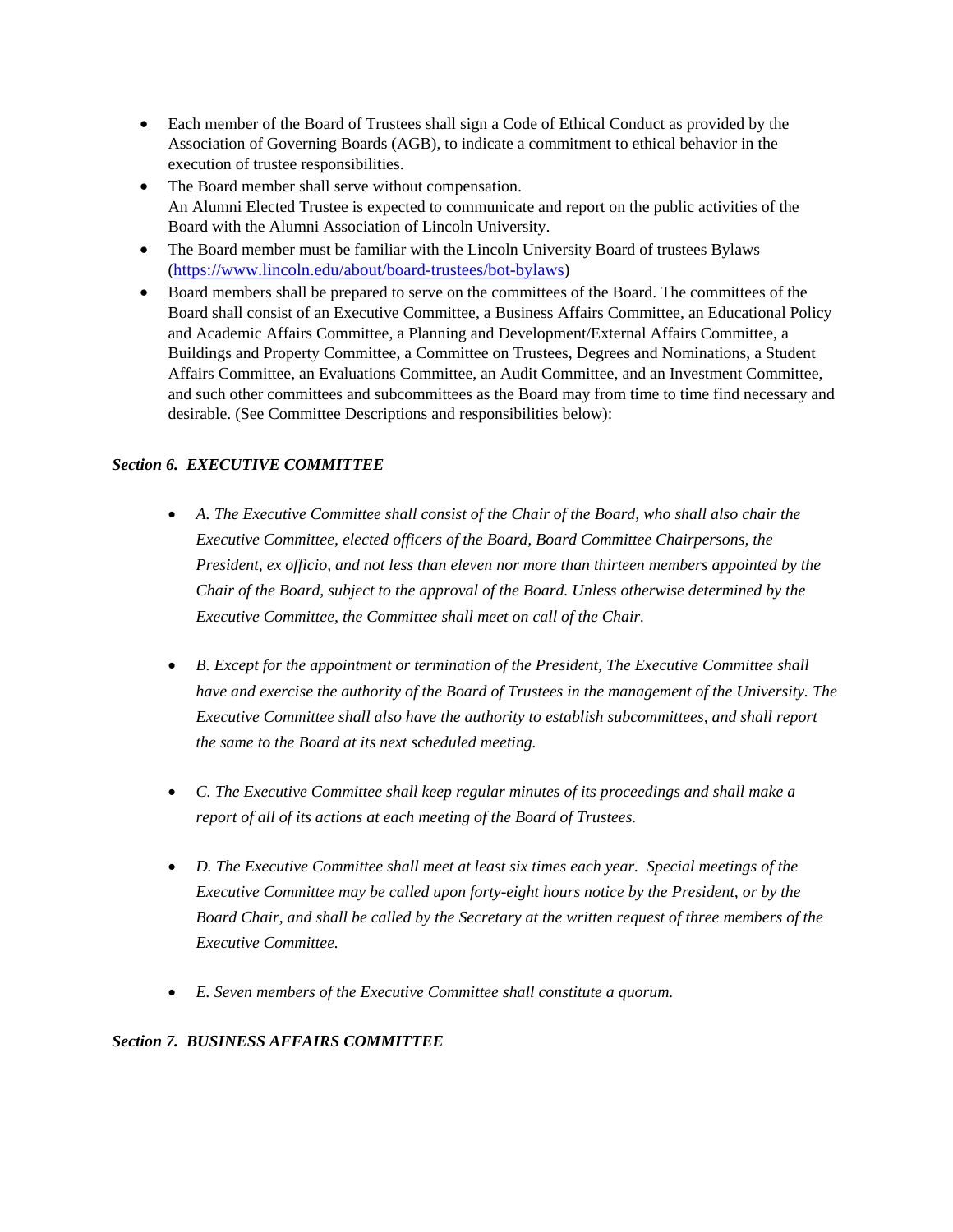- *A. The Business Affairs Committee shall consist of not less than four members of the Board appointed by the Chair of the Board subject to the approval of the Board.*
- *B. Where time permits, the Committee shall review the annual budget prior to its submission to the Board.*
- *C. The Business Affairs Committee shall also:*
- *1. Cause to be prepared and kept current a financial plan for the University, projected at least five years ahead, based on educational goals, assumptions, and requirements as provided at the policy level by the Board.*
- *2. Require the preparation of capital and operating budgets and recommend the budgets to the Board.*
- *3. Report the financial condition of the University at each regular meeting of the Board and require the preparation of an annual report on the financial condition of the University.*
- *4. Provide for the bonding of appropriate officers and staff for the safekeeping of funds and documents.*
- *5. Fix the kinds and amounts of insurance to be placed by the University.*
- *6. Review and recommend policies relating to the salaries, welfare, and benefits of the faculty, administrative, and non-administrative staff.*
- *7. In consultation with the University Administration and the Buildings and Property Committee, make recommendations to the Board with respect to capital budget expenditures on the construction or major alterations of buildings.*
- *8. Recommend policies and procedures to the Board where possible conflict of interest situations may arise between members of the Board and the provision of services to the University.*

# *Section 8. EDUCATIONAL POLICY AND ACADEMIC AFFAIRS COMMITTEE*

- *A. The Educational Policy and Academic Affairs Committee shall consist of not less than five members of the Board appointed by the Chair of the Board, subject to the approval of the Board.*
- *B. The Committee shall consider and report to the Board on matters involving the educational programs of the University, and the library of the University. The Committee shall also have*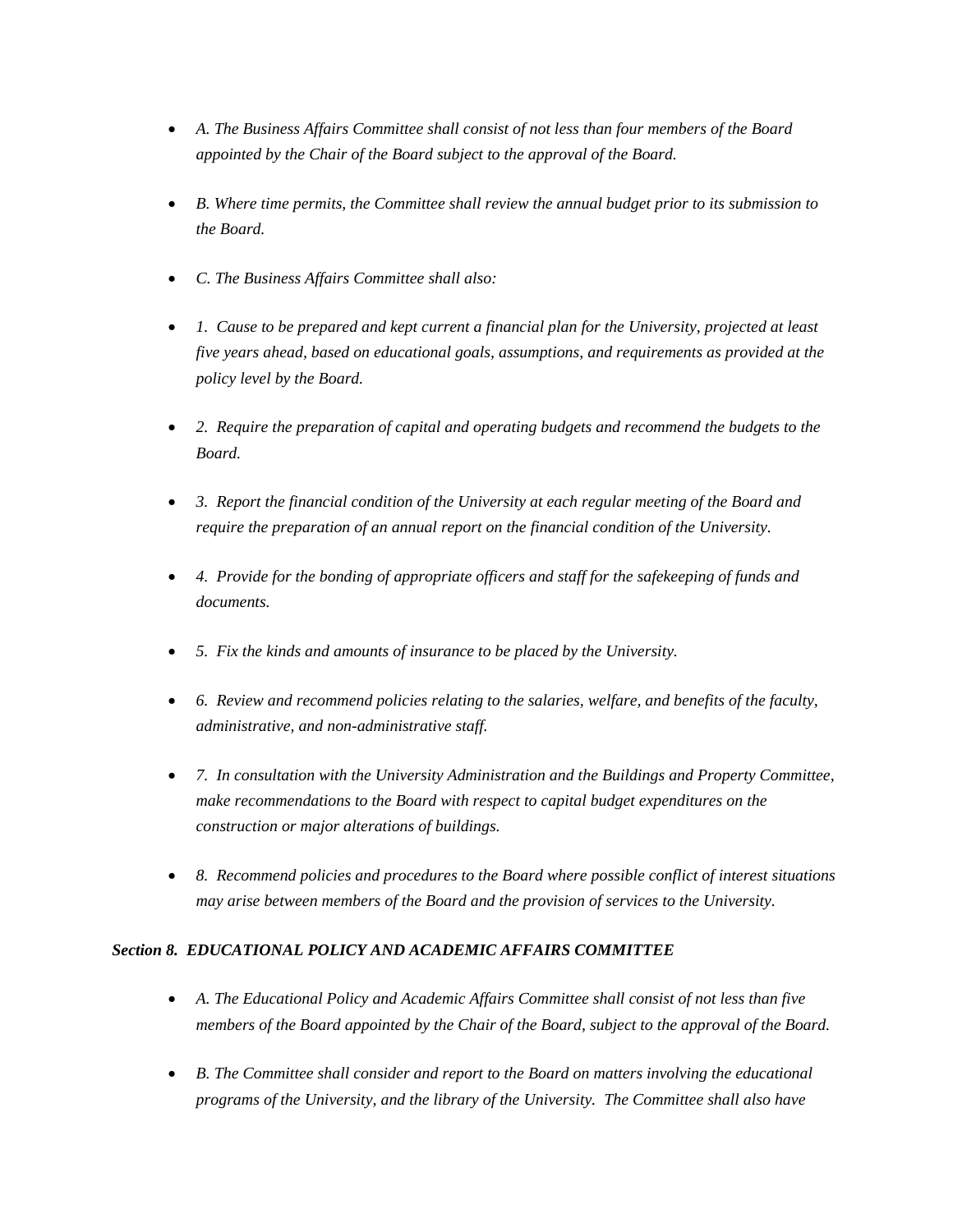*responsibility for making recommendations to the Board regarding educational policies, and the Board shall have final authority to review and approve such recommendations.*

- *C. The Educational Policy and Academic Affairs Committee shall provide oversight and governance related to the University's development of its information and library system, and technology policy.*
- *D. The Committee shall conduct an annual assessment of the University's technology and information holdings and report its findings with recommendations to the Board of Trustees.*
- *E. This Committee shall meet from time to time and at least twice each academic year with the Faculty Committee on Educational Policies In order to ensure adequate communication and informed consideration of educational and similar matters by the Board. When the Board and Faculty Committees meet together, the President of the University shall serve as Chair of the combined group.*

### *Section 9. STUDENT AFFAIRS COMMITTEE*

- *A. The Student Affairs Committee shall consist of not less than three members of the Board appointed by the Chair of the Board, subject to the approval of the Board.*
- *B. The Committee shall consider and report to the Board on questions involving student affairs and general student welfare.*

### *Section 10. BUILDINGS AND PROPERTY COMMITTEE*

- *A. The Buildings and Property Committee shall consist of not less than three members of the Board appointed by the Chair of the Board, subject to the approval of the Board.*
- *B. The Committee shall from time to time inspect the buildings and property of the University to ascertain that they are maintained in good condition and meet requisite standards of safety, shall maintain a comprehensive development plan for the campus subject to Board approval in outline, and make recommendations to the Board on all major improvements, construction, acquisitions, and sales.*
- *C. The Committee shall also be responsible for oversight and governance related to the general maintenance and operations of the University's African museum.*

### *Section 11. COMMITTEE ON TRUSTEES, DEGREES AND NOMINATIONS*

• *A. The Committee on Trustees, Nominations, and Degrees shall consist of not less than five members of the Board appointed by the Chair of the Board, subject to the approval of the Board.*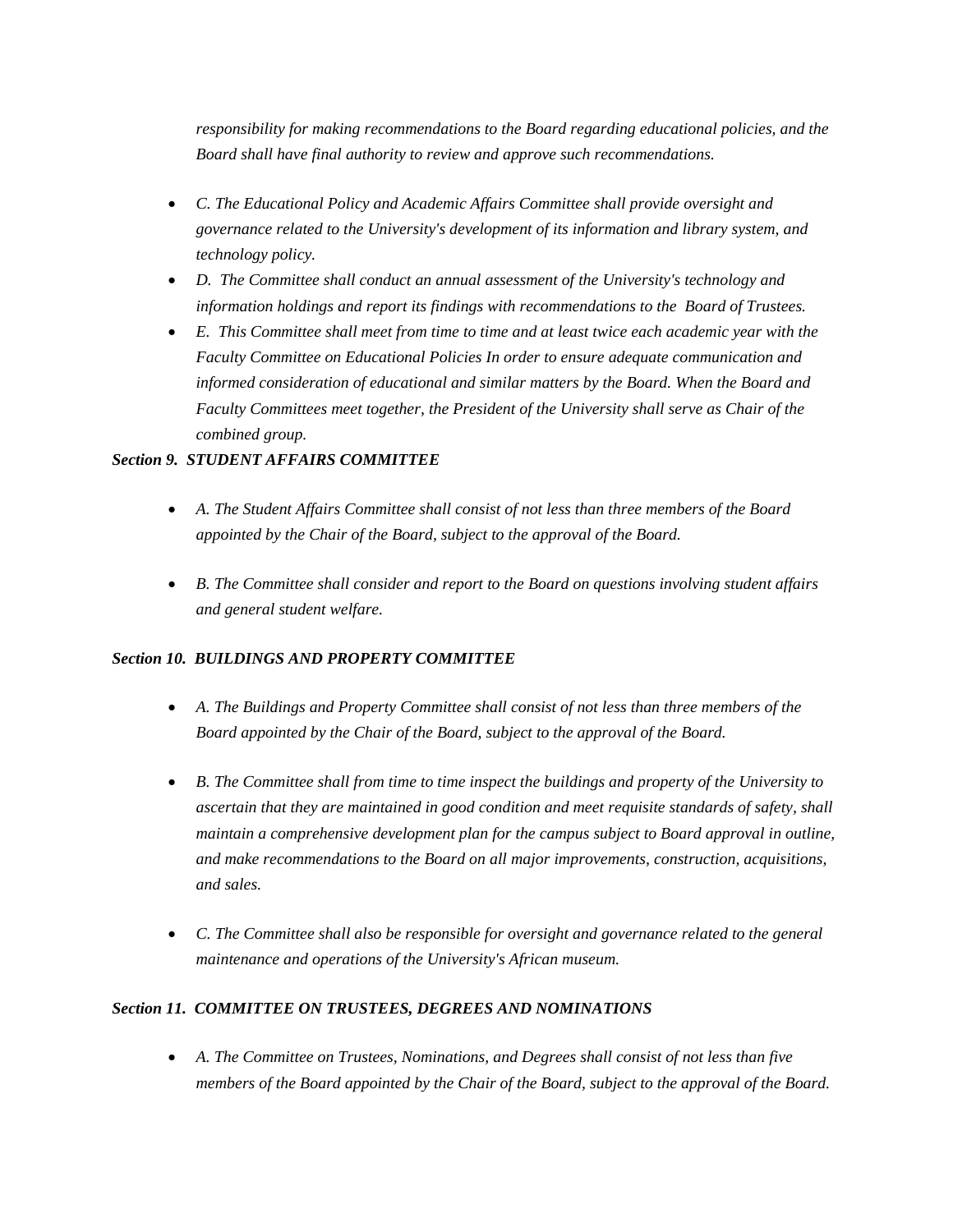- *B. The Committee shall have responsibility for receiving all nominations and for submitting nominations from time to time to the Board of Trustees for the office of Trustee, annually for the officers of the Board, and in accordance with Article II, Section 2H of these Bylaws, for nominations for appointment to any Board of Trustees or Directors for which the Lincoln University Board of Trustees have nominating and/or appointing authority.*
- *C. The Committee shall also request from the Faculty its recommendations for the award of honorary degrees, and in any event, the Committee shall make its report to the Board of Trustees at the Board's September meeting, if possible, otherwise at such other meeting as the Board may determine.*

### *Section 12. PLANNING AND DEVELOPMENT / EXTERNAL AFFAIRS COMMITTEE*

- *A. The Planning and Development / External Affairs Committee shall consist of not less than five members of the Board appointed by the Chair of the Board, subject to the approval of the Board.*
- *B. The Committee shall have the responsibility in cooperation with the University's Administration to periodically review and update the institution's short and long-range plans.*
- *C. The Committee shall also be responsible for supervising fundraising activities.*
- *D. The Committee shall serve in an advisory capacity to the public relations staff of the University. The Committee shall also have responsibility for making public relations policies, and the Board shall have the final authority to review and approve such recommendations.*
- *E. The Committee shall have the responsibility, in collaboration with the University's Development Officer, to plan and expand special programs. The Committee shall also have the responsibility of assisting the University administration in establishing and maintaining good relations between the University and the Commonwealth of Pennsylvania, the federal government, and local governmental and community groups and institutions.*
- *F. The Committee shall also have the responsibility for maintaining close relations with University alumni for alumni annual giving.*

### *Section 13. EVALUATIONS COMMITTEE*

- *A. The Evaluations Committee shall consist of not less than three members of the Board appointed by the Chair of the Board, subject to the approval of the Board.*
- *B. The Evaluations Committee shall evaluate the performance of the Board of Trustees and its individual committees with respect to governance responsibilities and adequacy of its leadership.*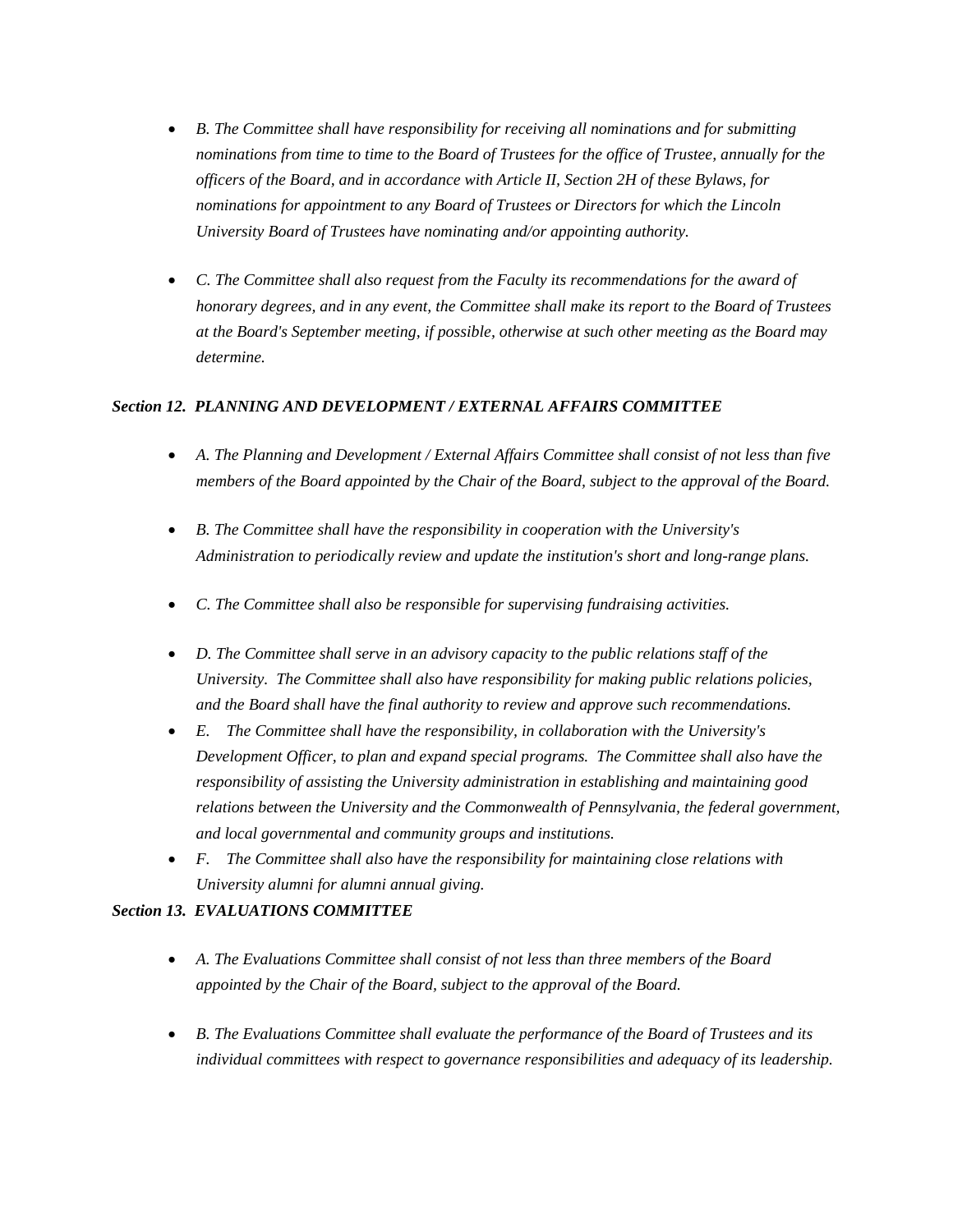- *C. The Evaluations Committee shall have the authority and responsibility to review and evaluate the performance of the President of the University at least annually.*
- *D. The methodology employed by the Evaluations Committee may include, but need not be limited to, quantitative measurements, Presidential self-evaluation, and formal/informal Committee evaluations.*
- *E. The Committee shall provide a report of its evaluation to the Chair of the Board who shall share the results with the full Board and may share the results with the President of the University.*
- *F. As deemed appropriate, the Evaluations Committee may recommend, through the Executive Committee of the Board, that the Board authorize an independent institutional needs assessment.*

# *Section 14. AUDIT COMMITTEE*

- *A. The Audit Committee shall consist of not less than four members of the Board appointed by the Chair of the Board subject to the approval of the Board.*
- *B. The Audit Committee shall have the authority and duty to audit or have audited the accounts of the University and to consult with the University's auditors, to ensure that University financial statements accurately portray its final condition. It may request access to any records or accounts of any official of the University for this purpose.*
- *C. The Audit Committee's scope of responsibility and authority includes assuring the adequacy of accounting systems and controls; recommend the selection of independent auditors and other related activities required to maintain the integrity of the University's financial information.*

# *Section 15. INVESTMENT COMMITTEE*

- *A. The Investment Committee shall consist of not less than four members of the Board of Trustees appointed by the Chair subject to the approval of the Board*
- *B. The Committee shall have the authority to provide guidance regarding investment opportunities and to recommend changes to the University's investment portfolio.*
- *C. The Committee shall conduct periodic assessments of the University's endowment, approve endowment investment guidelines, specify objectives, and recommend.*
- *D. Spending policies to the Board of Trustees.*